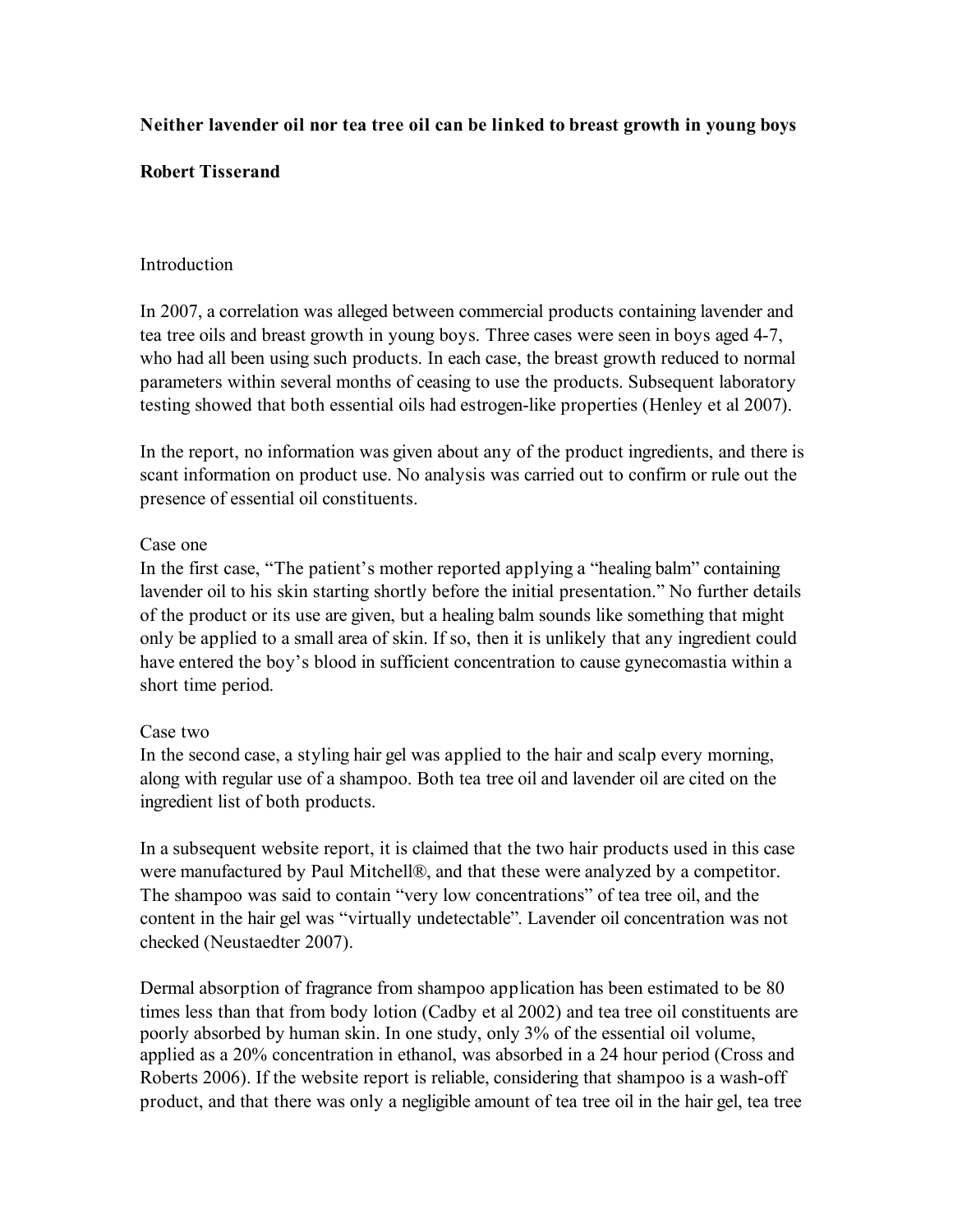oil can be ruled out as a possible cause of this boy's gynecomastia. However, liberal use of a hair gel rich in lavender oil could result in moderate dermal absorption of lavender oil constituents (Cal 2006).

#### Case three

The third case involved "lavender-scented soap, and intermittent use of lavender-scented commercial skin lotions". This sounds as if there may not be very much natural lavender oil present. Since soap is a wash-off product, and use of the skin lotions is described as "intermittent", whether any meaningful absorption of lavender oil constituents took place at all seems doubtful.

As dermal absorption of soap fragrance is some 266 times less than that from body lotion, it is virtually impossible that the fragrance in a soap could be absorbed in sufficient quantity to cause any physiological effect (Cadby et al 2002).

Of great interest is the statement that, in this third case, a fraternal twin used the same skin lotions, but not the soap, and did not develop gynecomastia. It would be reasonable to assume that, since the soap could not be responsible for the effect, and since the twin used the lotions without any problem, the gynecomastia in this third case must have been due to some cause other than essential oils.

### The *in vitro* testing

The *in vitro* evidence shows weak but definite endocrine disrupting effects for both lavender and tea tree oils.

The second case was the only one in which tea tree oil was involved. Tea tree oil was tested because it was deemed to be "chemically similar" to lavender oil. However, apart from the fact that both are essential oils, they have very little in common chemically.

The composition of the essential oils tested is not given, nor is any other information about them, apart from the supplier. Since they do not appear to be organically grown, biocide content is a possibility.

#### **Discussion**

It is unusual in such reports not to name the products suspected as being responsible for the effects in question. In the circumstances, it is also curious that the labeled ingredients were not cited. It is even more surprising that no attempt was made to ascertain, retrospectively, whether any constituents of lavender or tea tree oil were detectable, and if so at what concentrations. If the products are not named, no one else can test them either.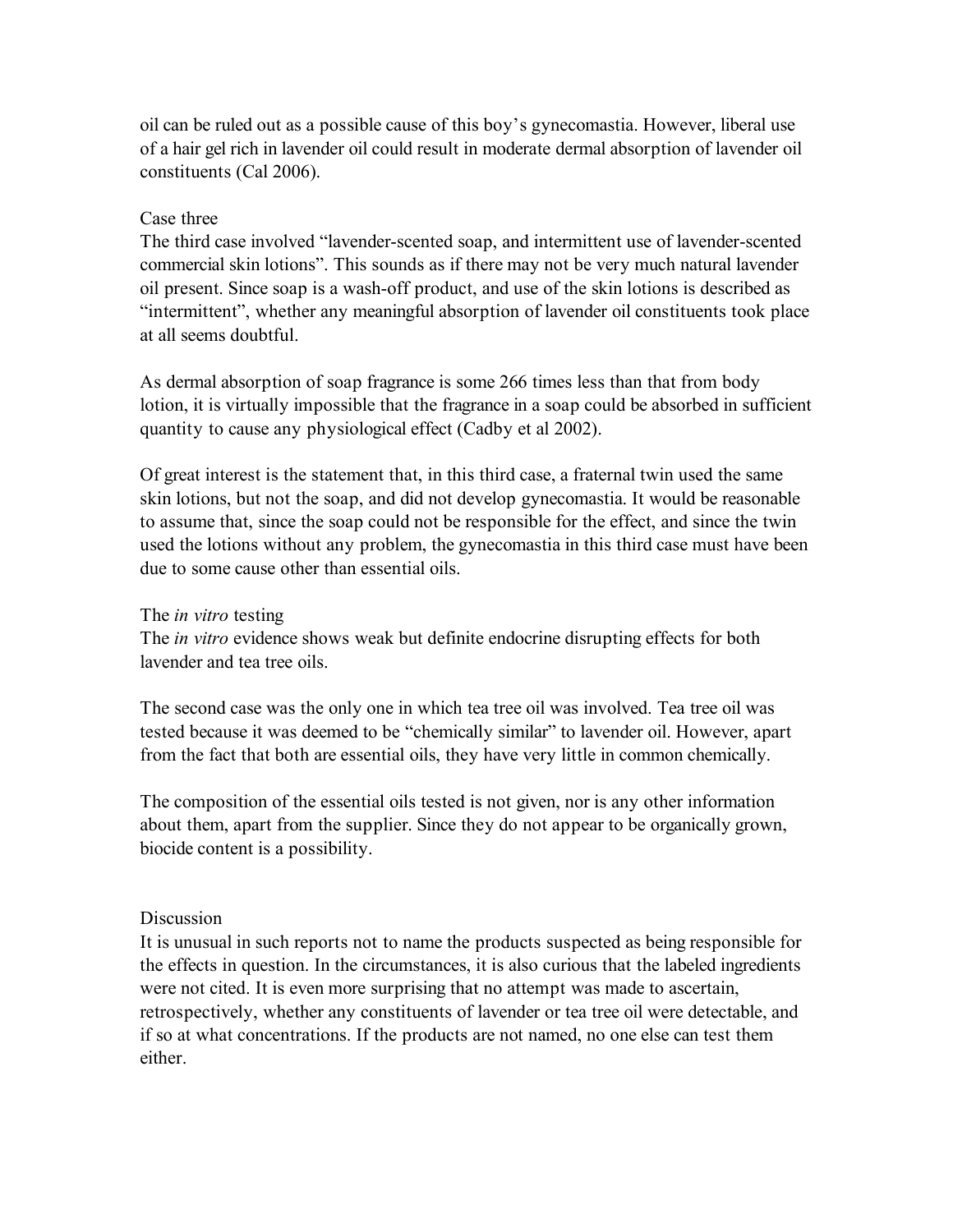Subsequent research has confirmed that tea tree oil does show weak *in vitro* estrogenic action in MCF-7 cells (Nielsen 2008). However, none of the tea tree oil constituents that penetrate human skin (terpinen-4-ol,  $\alpha$ -terpineol, 1,8-cineole) act as estrogens, either singly or in combination, in fact α-terpineol is anti-estrogenic (Cross et al 2008, Nielsen 2008, Reichling et al 2006). Tea tree oil is not a skin penetration enhancer, and in one study reduced the quantity of other substances (benzoic acid and methiocarb) crossing the dermal barrier (Nielsen and Nielsen 2006).

The two main lavender oil constituents, linalool and linalyl acetate, are absorbed by human skin (Jäger et al 1992). However, transcutaneous absorption from fragrances takes some time. The amount that could find its way into the blood from a wash-off product such as a shampoo or soap is negligible, because the time of skin contact is so short. Skin absorption from tea tree oil and lavender oil constituents is measured in hours rather than minutes, and in some instances even leave-on products result in minimal dermal penetration (Cal 2006, Reichling 2006).

No attempt was made to identify the constituent(s) responsible for the *in vitro* effect, but it is reasonable to expect that any hormonal action in an essential oil would be due to one or two constituents, or even contaminants. It is noteworthy that, while *in vitro* hormonal effects from essential oil constituents have been previously reported, these are generally very weak, and have been estimated as being at least 10,000 times less potent than  $17\beta$ estradiol (Howes et al 2002). Very weak activity is typical of estrogens from plant sources (Chadwick et al 2006).

There is no evidence that the effect seen *in vitro* would take place *in vivo*, and much more research would be needed before any such conclusion could be drawn. The report mentions that none of the boys had been exposed to any known endocrine disruptor, such as medications, oral contraceptives(!), marijuana or soy products. However, no mention is made of other known endocrine disruptors, including organochlorine pesticides, PCBs, polychlorinated dioxins, alkyl phenols, pthalates and parabens (Darbre 2006). Both pesticides and phthalates have been found in essential oils, and both phthalates and parabens are commonly found in cosmetic products.

Personal care products have been identified as contributing to phthalate body burden in adult men (Duty et al 2005); phthalates are commonly found in cosmetic products, and are potential hormone disruptors (Darbre 2006). DEHP, for example, has hormone disrupting effects in both male and female rats (Lovekamp-Swan and Davis 2003, Parks et al 2000), and high levels of several phthalates were found in the blood of 28 of 41 prepubertal girls (68%) with premature breast development compared to only 1 of 35 controls (3%) (Colón et al 2000).

It is, therefore, entirely possible that other ingredients or contaminants in the products caused the gynecomastia. Pesticides, PCBs and dioxins are found in the environment,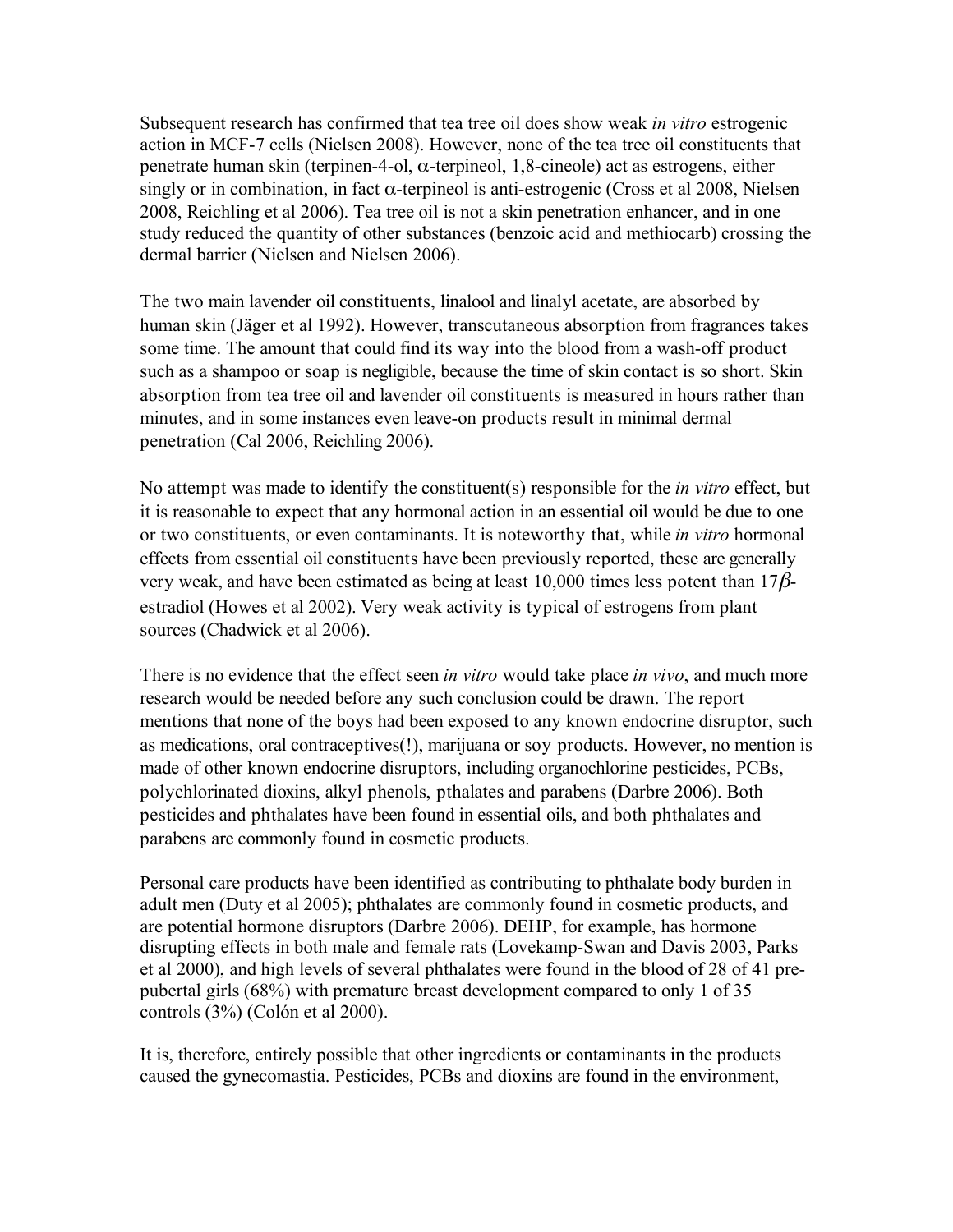often in food, and it is also possible that a local surge of environmental hormone disruptors caused these cases in Colorado.

## **Conclusions**

As the report states, breast growth in pre-pubertal boys is extremely uncommon, yet three cases were reported within a short period of time, and all in the same clinic. Considering that some 200 tonnes per annum are produced of both lavender oil and tea tree oil, that most of this goes into personal care products, and that very little of the evidence presented for these three cases is convincing, the initial press reports of caution were premature, as are the cautions now found on many websites.

Even if one or more of these cases was linked to product use, any connection with either lavender or tea tree oil is unproven. Other endocrine disrupting ingredients in the products could have played a role. Furthermore, we do not know what other factors, such as dietary or environmental, may have played a part.

The *in vitro* work reported by Henley et al (2007) does indicate a hormonal effect. However, this cannot be extrapolated to estimate actual human risk, especially without knowing more about the essential oil constituents causing the *in vitro* effects seen, the amounts being applied to the body, and their bioavailability.

No connection was established between the *in vitro* work and the three cases, and the evidence for tea tree oil having an effect on prepubertal gynecomastia is non-existent. Phytoestrogens generally have a very weak hormonal activity, and it is implausible that the amounts of essential oil that enter the body from product use would have a significant effect.

## References

Cadby PA, Troy WR, Vey MG 2002 Consumer exposure to fragrance ingredients: providing estimates for safety evaluation. Regulatory Toxicology & Pharmacology 36: 246-252

Cal K 2006 How does the type of vehicle influence the in vitro skin absorption and elimination kinetics of terpenes? Archives of Dermatological Research 297: 311-315

Chadwick LR, Pauli GF, Farnsworth NR 2006 The pharmacognosy of *Humulus lupulus* L. (hops) with an emphasis on estrogenic properties. Phytomedicine 13: 119-131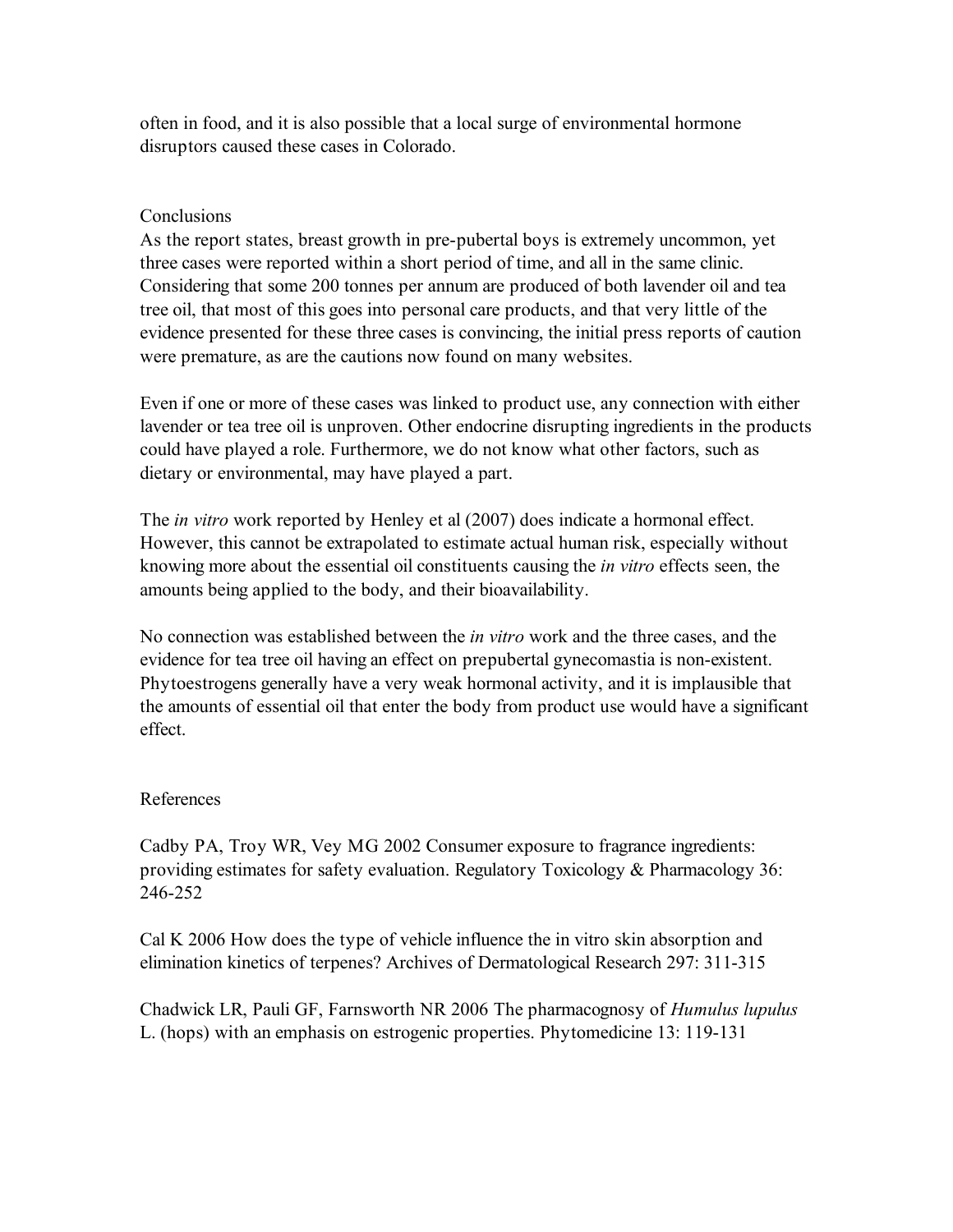Colón I, Caro D, Bourdony CJ et al 2000 Identification of phthalate esters in the serum of young Puerto Rican girls with premature breast development. Environmental Health Perspectives 108:895-900

Cross S, Roberts M 2006 In-vitro human epidermal membrane penetration of tea tree oil components from pure oil and a 20% formulation. A report to RIRDC (Australian Rural Industry Research and Development Corporation)

Cross SE, Russell M, Southwell I et al 2008 Human skin penetration of the major components of Australian tea tree oil applied in its pure form and as a 20% solution in vitro. European Journal of Pharmaceutics & Biopharmaceutics 69:214-222

Darbre PD 2006 Environmental oestrogens, cosmetics and breast cancer. Best Practice & Research Clinical Endocrinology & Metabolism 20: 121-143

Duty SM, Ackerman RM, Calafat AM et al 2005 Personal care product use predicts urinary concentrations of some phthalate monoesters. Environmental Health Perspectives 113:1530-1535

FMA 2007 http://www.fmafragrance.org/sub\_pages/020107henleyresponse.pdf

Henley DV, Lipson N, Korach KS, Bloch CA 2007 Prebubertal gynecomastia linked to lavender and tea tree oils. New England Journal of Medicine 365(5): 479-485

Howes M-JR, Houghton PJ, Barlow DJ et al 2002 Assessment of estrogenic activity in some common essential oil constituents. Journal of Pharmacy & Pharmacology 54:1521– 1528

Jäger W, Buchbauer G, Jirovetz L et al 1992 Percutaneous absorption of lavender oil from a massage oil. Journal of the Society of Cosmetic Chemists 43:49-54

Lovekamp-Swan T, Davis BJ 2003 Mechanisms of phthalate ester toxicity in the female reproductive system. Environmental Health Perspectives 111:139-145

Neustaedter R 2007 http://www.cureguide.com/Natural\_Health\_Newsletter/Lavender\_Dangers/lavender\_dangers.html

Nielsen JB 2008 What you see may not always be what you get - bioavailability and extrapolation from in vitro tests. Toxicology in Vitro 22:1038-1042

Nielsen JB, Nielsen F 2006 Topical use of tea tree oil reduces the dermal absorption of benzoic acid and methiocarb. Archives of Dermatological Research 297:395-402